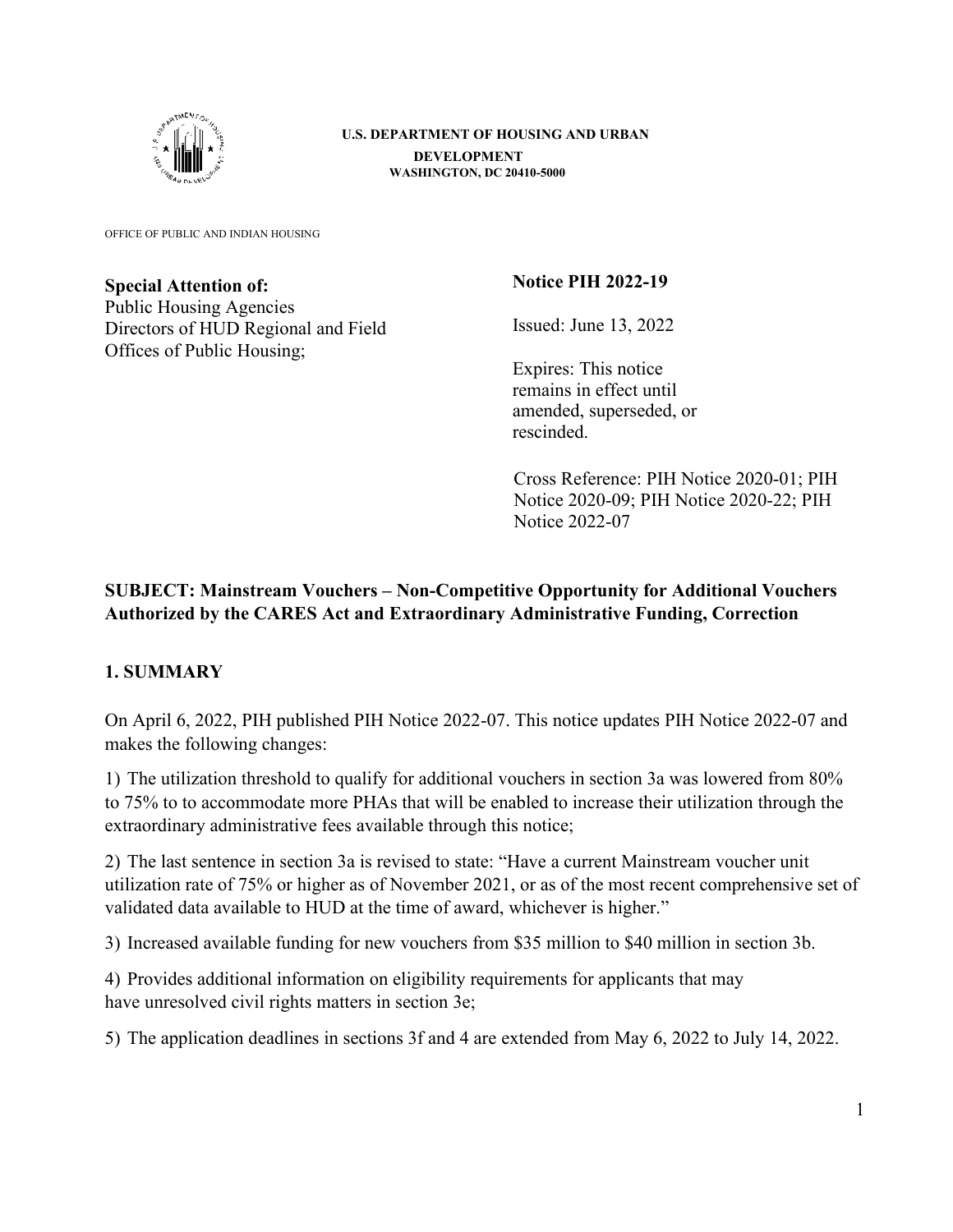### **2. PURPOSE**

This notice provides information on new funding opportunities for Mainstream vouchers.

The following provisions are being offered to help public housing agencies (PHAs) prevent, prepare for, and respond to coronavirus pursuant to the Coronavirus Aid, Relief, and Economic Security Act (CARES Act) (Public Law 116-136):

- An opportunity for PHAs to receive new Mainstream vouchers (see Section 3).
- Extraordinary administrative fees to help PHAs lease their Mainstream vouchers given the challenges presented by the COVID-19 pandemic (see Section 4).

### **3. BACKGROUND**

The CARES Act authorized HUD to use Mainstream carryover funding from previous appropriations Acts for two purposes to prevent, prepare for, or respond to coronavirus: 1) to award new Mainstream vouchers non-competitively, and 2) for extraordinary administrative fees.

Through this notice, HUD is setting forth the application and eligibility requirements for PHAs that wish to receive Mainstream vouchers and extraordinary administrative fees in accordance with the CARES Act authority for the award of Mainstream voucher unobligated balances.

Mainstream vouchers serve households that include a non-elderly person(s) with disabilities. In recent years, HUD awarded new Mainstream vouchers through the Fiscal Year (FY) 2017 and FY 2019 Mainstream Notices of Funding Availability, and later awarded an additional \$75 million of Mainstream vouchers to these PHAs through PIH Notice 2020-09: *CARES Act Mainstream Funding for Public Housing Authorities (PHAs) Awarded Funding Allocations in the 2017 and 2019 Competitions as authorized by the CARES Act*. HUD then made \$150 million available for new Mainstream vouchers through PIH Notice 2020-22: *Mainstream Vouchers – Non-Competitive Opportunity for Additional Vouchers Authorized by the CARES Act, Temporary Waivers and Alternative Requirements, and Modified 2020 Housing Assistance Payment (HAP) Renewal Calculation*, as authorized by the CARES Act. HUD is now awarding up to \$40 million in new Mainstream voucher awards (see Section 3 of this notice).

HUD encourages PHAs to work with their community partners to apply for and use additional Mainstream vouchers as part of an overall community housing plan. Due to the COVID-19 pandemic, many localities are working urgently to house those transitioning out of institutional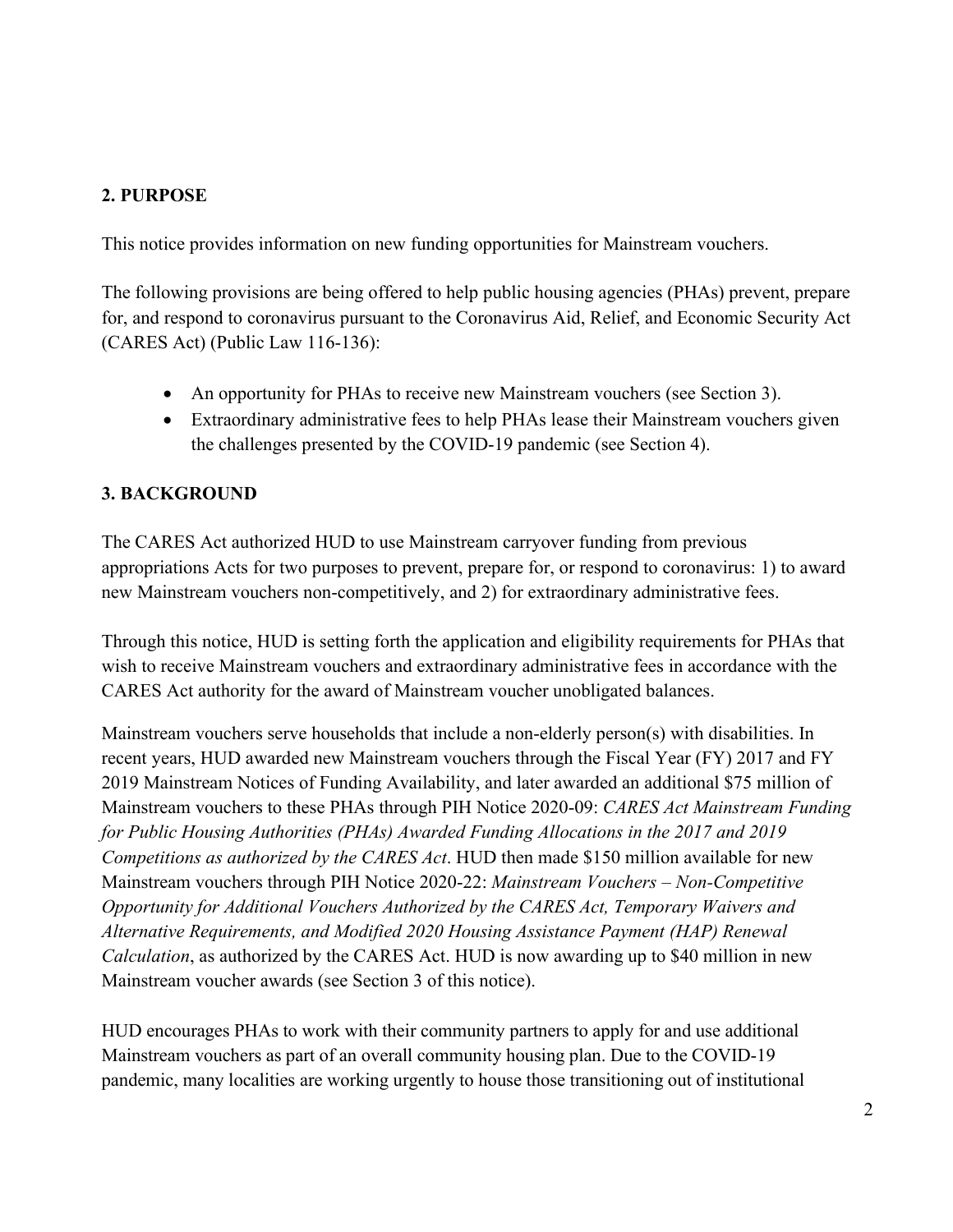settings and homeless populations to help prevent the spread of COVID-19 among those living in shelters or other close quarters. The CARES Act and American Rescue Plan Act provided supplemental funding for the Emergency Solutions Grants (ESG) Program and the new Emergency Housing Voucher (EHV) Program to assist communities in preventing, preparing for, and responding to coronavirus' impact on individuals and families who need housing assistance.

As authorized and funded by the CARES Act, HUD allocated supplemental administrative fee funding for the HCV program (including Mainstream vouchers) through two notices, PIH Notice 2020-08: *CARES Act – HCV Program Administrative Fees*, and PIH Notice 2020-18: *CARES Act – HCV Program Administrative Fees – Second Award*. The amount of funding PHAs received was based on the average of the PHA's calendar year (CY) 2018 and CY 2019 monthly administrative fee eligibility (100 percent proration), including the PHA's administrative fee eligibility for Mainstream vouchers.

The extraordinary administrative funding action described in this notice is being calculated and allocated exclusively with respect to Mainstream vouchers. Administrative funding allocated through this notice must be used for eligible expenses (see Section 4b of this notice) in support of leasing Mainstream vouchers.

# **4. ADDITIONAL MAINSTREAM VOUCHERS AVAILABLE FOR PHAS FOR CORONAVIRUS RESPONSE EFFORTS**

- **a. Eligible PHAs:** PHAs eligible for this allocation of additional Mainstream Vouchers are those that:
	- Received a Mainstream award through the FY 2017 Mainstream Voucher Program Notice of Funding Availability (NOFA) (FR-6100-N43) published on April 18, 2018, the FY 2019 Mainstream Voucher Program NOFA (FR-6300-N-43) published on July 2, 2019, PIH Notice 2020-09: *CARES Act Mainstream Funding for Public Housing Authorities (PHAs) Awarded Funding Allocations in the 2017 and 2019 Competitions*, or PIH Notice 2020-22: *Mainstream Vouchers – Non-Competitive Opportunity for Additional Vouchers Authorized by the CARES Act, Temporary Waivers and Alternative Requirements, and Modified 2020 Housing Assistance Payment (HAP) Renewal Calculation*; and
	- Have a current Mainstream voucher unit utilization rate of 75% or higher as of November 2021, or as of the most recent comprehensive set of validated data available to HUD at the time of award, whichever is higher.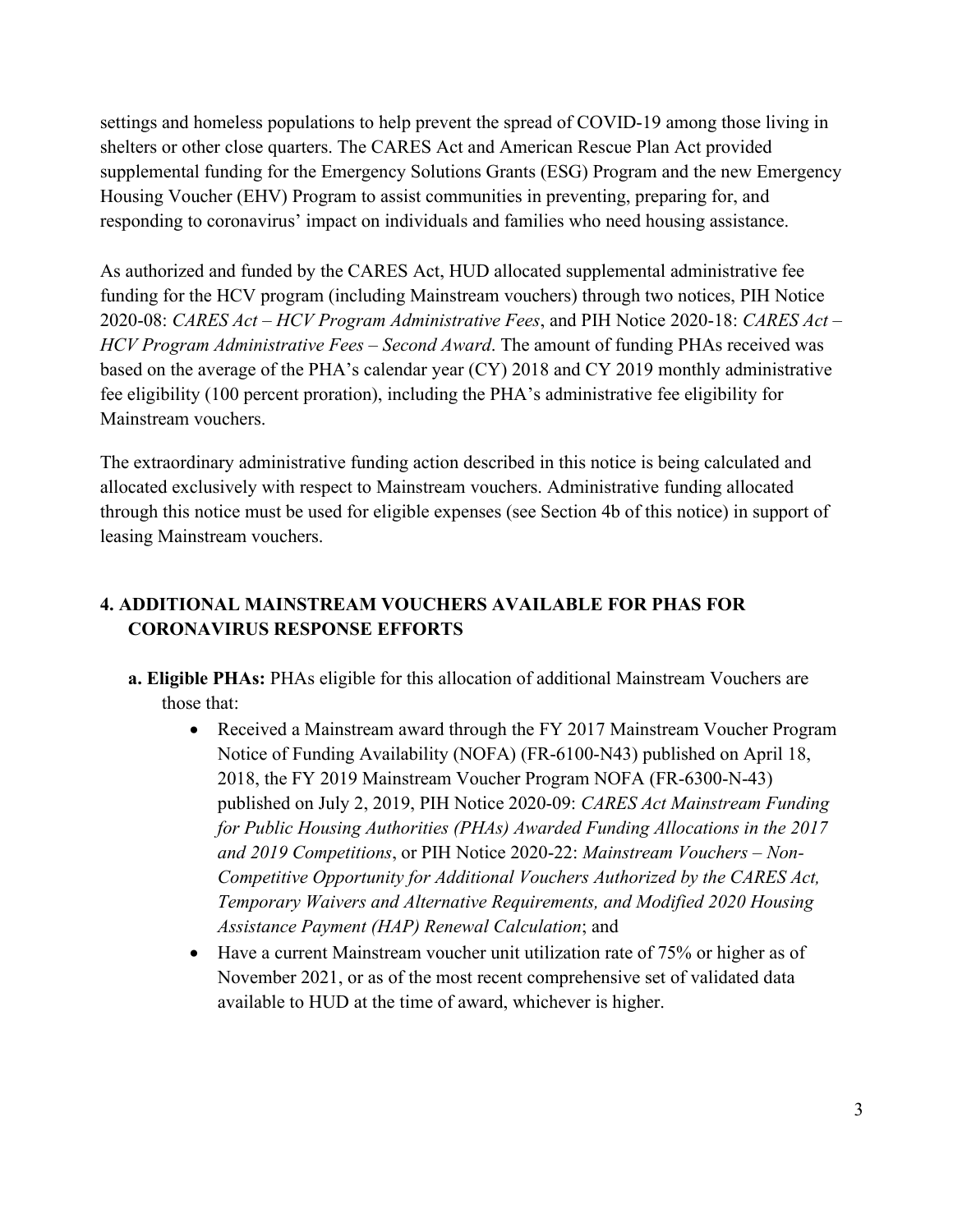- **b. Available Funding:** HUD will make available up to \$40,000,000 in Mainstream carryover funding from the Consolidated Appropriations Act, 2017 (Public Law 115-31), Consolidated Appropriations Act, 2019 (Public Law 116-6), and Further Consolidated Appropriations Act, 2020 (Public Law 116-94). Funding under this notice is dependent on the availability of appropriations. HUD will monitor the demand for Mainstream voucher funding. As needed, HUD may issue further guidance that describes how it will allocate available Mainstream voucher resources, including prioritizing the circumstances or conditions warranting Mainstream voucher issuance.
- **c. Application Requirements:** To receive an allocation of Mainstream vouchers, please submit a completed form HUD-52515 via email t[o MainstreamFunding@hud.gov.](mailto:MainstreamFunding@hud.gov) The subject line of the email must include the PHA's number and the words "Request for Mainstream Award for COVID-19 Response" (for example, TX123 Request for Mainstream Award for COVID-19 Response). The email must come from the Executive Director, Chief Executive Officer, or individual of equivalent position of the PHA. PHAs submitting a request for assistance under the notice should use the newly revised form HUD-52515. The revised form has an expiration of July 31, 2022.

All required fields of the form HUD-52515 must be completed unless otherwise noted in the following instructions:

A. Name and Mailing Address of the Housing Agency (PHA) - Enter the PHA name and address.

B. PHA Code – Enter the 5-digit alphanumeric code for the PHA that begins with the State abbreviation of the PHA and ends with three numbers, e.g., TX123. C. Number of Vouchers Requested – Enter the number of vouchers the PHA is requesting for their COVID-19 response. See table below, which represents preliminary caps based on available funding.

D. Geographic Area/Jurisdiction – Do not complete.

E. Capacity of Organization – Do not complete.

F. Need/Extent of Problem – Provide a short description of the specific need for vouchers and how it relates to how the PHA is preventing, preparing for, or responding to coronavirus in their community. HUD may award vouchers that exceed the applicable cap if there are funds remaining, so PHAs should also describe the total expected need for Mainstream vouchers in their community.

G. Soundness of Approach – Do not complete.

H. Leveraging Resources – Do not complete.

I. Achieving Results and Program Evaluation – Do not complete.

J. Memorandum of Understanding – Do not complete.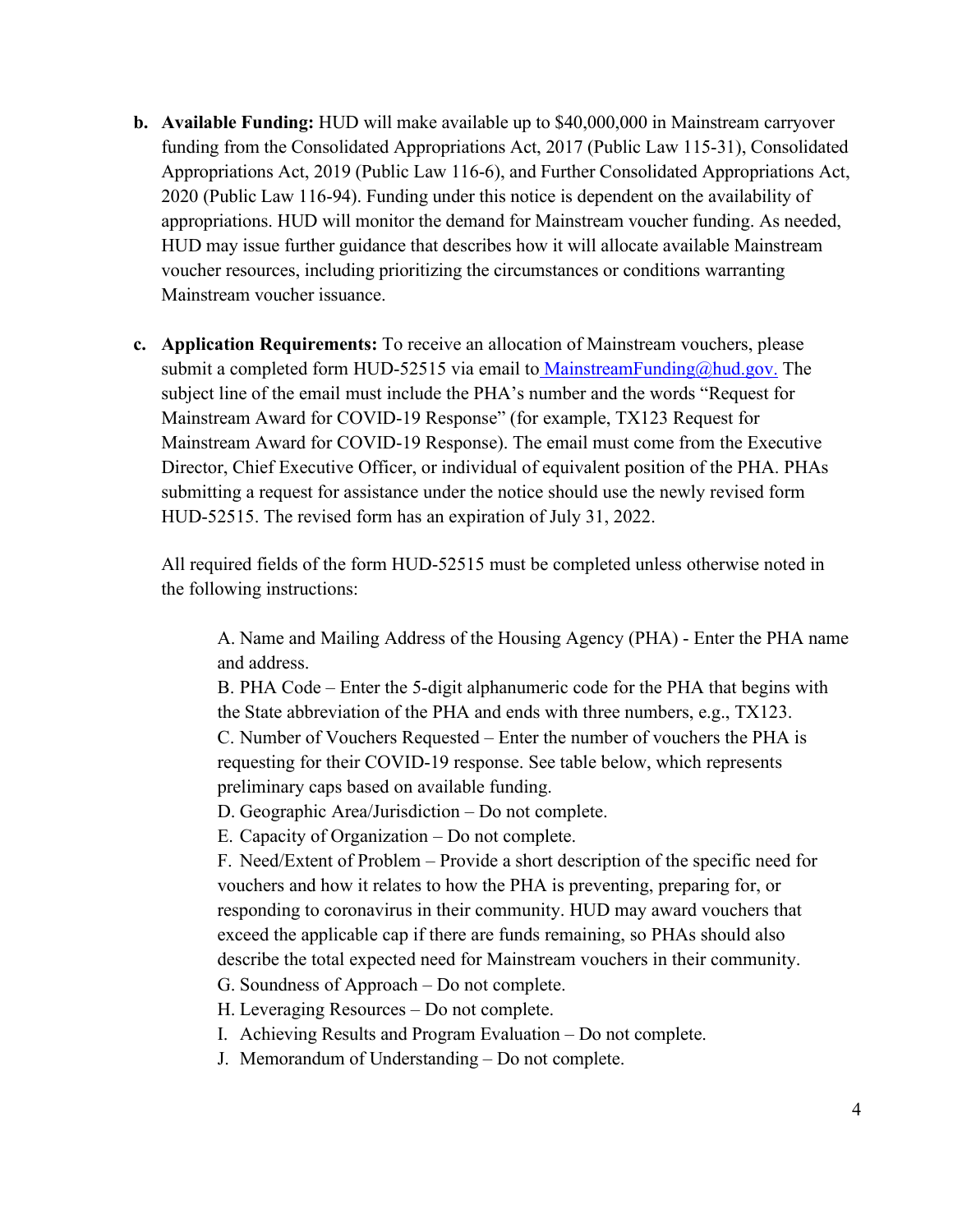K. Other Information Required in the Notice or NOFA – Provide the anticipated monthly per unit cost for HAP only.

L. Program Specific Certifications – Do not complete.

**d. Determination of Awards:** If the PHA submits a complete HUD-52515, HUD will award the lesser of the PHA's requested number of vouchers entered on the HUD-52515 or the maximum vouchers based on the PHA's size (see table below). HUD reserves the right to exercise its discretion to reduce the PHA's award or decline to offer an award if program management findings indicate the PHA will not be able to administer the vouchers effectively (for example, the PHA is in financial receivership or has an unresolved audit finding).

| PHA Size (based on total HCV program<br>Annual Contributions Contract (ACC)) | Maximum Mainstream<br>Vouchers to be Awarded<br>Under this Provision* |
|------------------------------------------------------------------------------|-----------------------------------------------------------------------|
| More than 5,000 vouchers                                                     | 50                                                                    |
| $1,000$ to 4,999 vouchers                                                    | 30                                                                    |
| Less than 1,000 vouchers                                                     | 10                                                                    |

- **e. Resolution of Civil Rights Matters:** Outstanding civil rights matters must be resolved before the application deadline. Applicants who after review are confirmed to have civil rights matters unresolved will be determined ineligible. Their applications will receive no further review and will not receive funding. Applicants having any of the charges, cause determinations, lawsuits, or letters of findings referenced immediately below that have not been resolved to HUD's satisfaction before or on the application deadline date are ineligible for funding. Such matters include:
	- Charges from HUD concerning a systemic violation of the Fair Housing Act or receipt of a cause determination from a substantially equivalent state or local fair housing agency concerning a systemic violation of a substantially equivalent state or local fair housing law proscribing discrimination because of race, color, religion, sex (including sexual orientation and gender identity), national origin, disability, or familial status.
	- Status as a defendant in a Fair Housing Act lawsuit filed by the Department of Justice alleging a pattern or practice of discrimination or denial of rights to a group of persons raising an issue of general public importance pursuant to 42 U.S.C. 3614(a).
	- Status as a defendant in any other lawsuit filed or joined by the Department of Justice, or in which the Department of Justice has intervened, or filed an amicus brief or statement of interest, alleging a pattern or practice or systemic violation of Title VI of the Civil Rights 5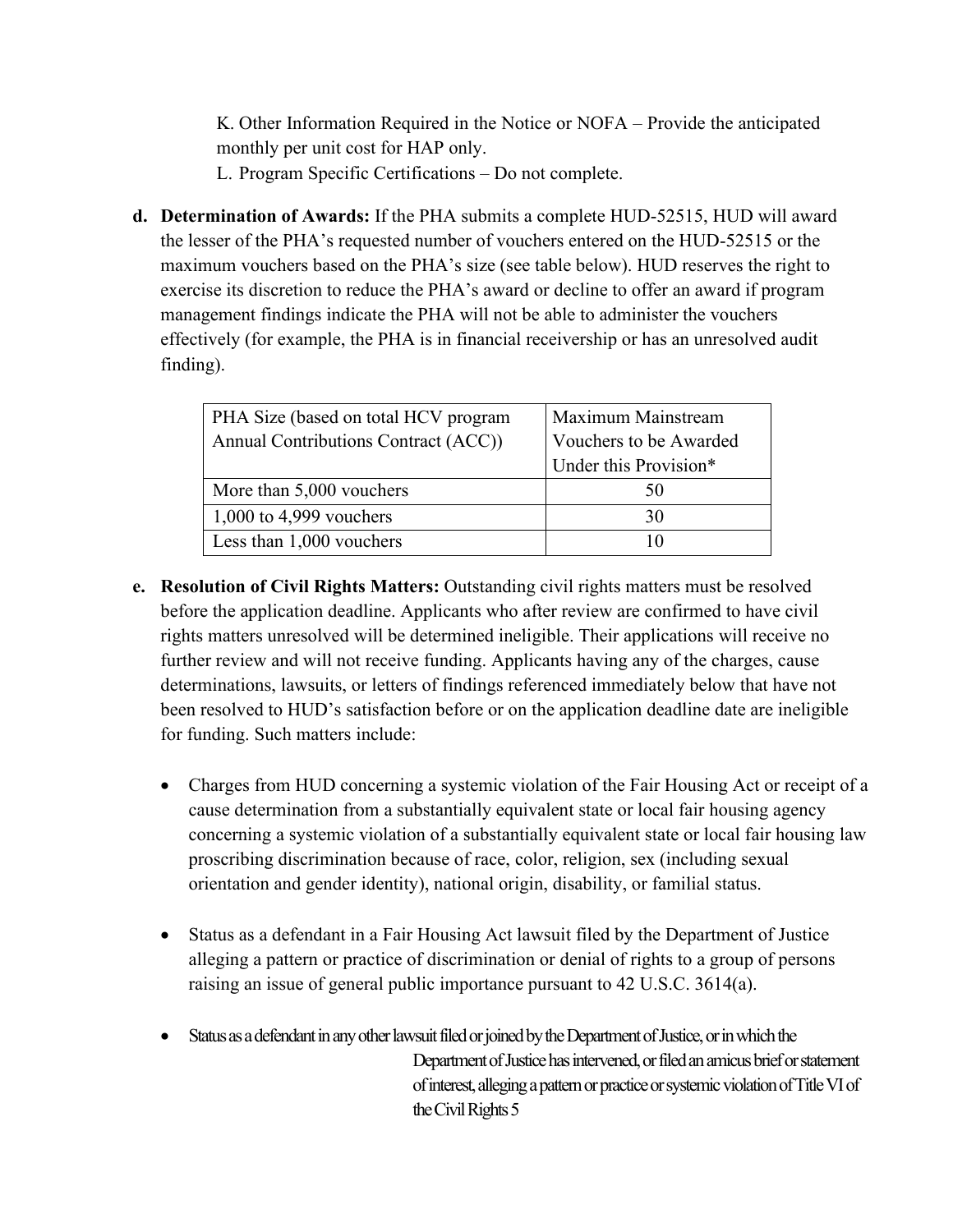Act of 1964, Section 504 of the Rehabilitation Act of 1973, Section 109 of the Housing and Community Development Act of 1974, the Americans with Disabilities Act , or a claim under the False Claims Act related to fair housing, non-discrimination, or civil rights generally including an alleged failure to affirmatively further fair housing;

- Receipt of a letter of findings identifying systemic non-compliance with Title VI of the Civil Rights Act of 1964, Section 504 of the Rehabilitation Act of 1973, Section 109 of the Housing and Community Development Act of 1974; or the Americans with Disabilities Act; or
- Receipt of a cause determination from a substantially equivalent State or local fair housing agency concerning a systemic violation of provisions of a State or local law prohibiting discrimination in housing based on sexual orientation, gender identity, or lawful source of income.

HUD will determine if actions to resolve the charge, cause determination, lawsuit, or letter of findings are sufficient to resolve the matter. Examples of actions that may be sufficient to resolve the matter include, but are not limited to:

- Current compliance with a voluntary compliance agreement signed by all the parties;
- Current compliance with a HUD-approved conciliation agreement signed by all the parties;
- Current compliance with a conciliation agreement signed by all the parties and approved by the State governmental or local administrative agency with jurisdiction over the matter.
- Current compliance with a consent order or consent decree;
- Current compliance with a final judicial ruling or administrative ruling or decision; or
- Dismissal of charges.
- **f. Deadline:** Requests will be processed on a rolling basis as long as funding remains available but must be received no later than **July 14, 2022,** at 11:59pm Eastern Time.
- **g. Recapture and Reallocation:** Vouchers awarded through this process are subject to the same terms as those awarded through FY 2017 Mainstream Voucher NOFA (FR-6100- N43) or the FY 2019 Mainstream Voucher NOFA (FR-6300-N-43). HUD may recapture unused or underutilized funding if the PHA does not utilize within 12 months of the effective date of the award.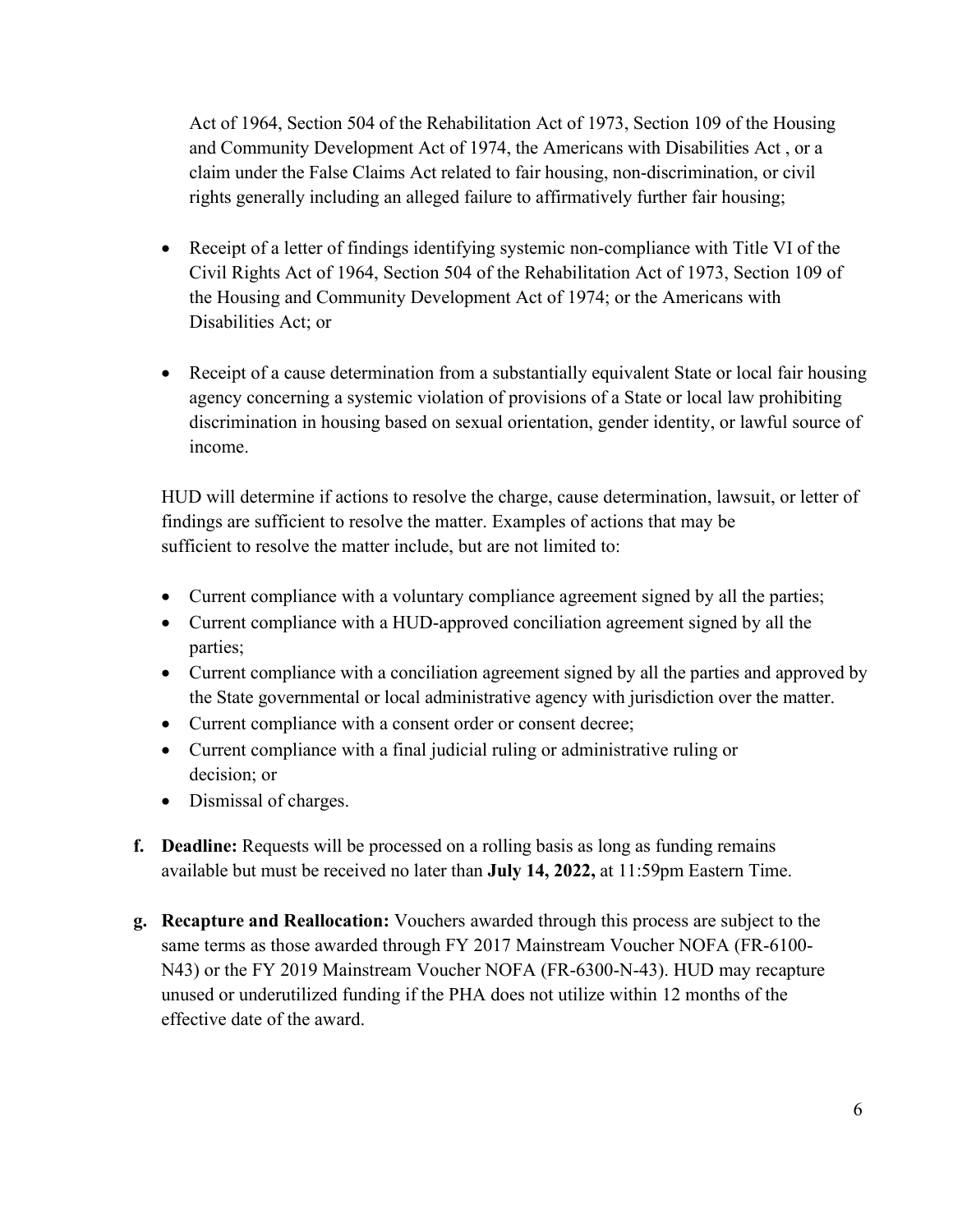# **5. MAINSTREAM VOUCHER EXTRAORDINARY ADMINISTRATIVE FUNDING APPLICATION**

Using its authority under the CARES Act, HUD will make available \$500 per voucher awarded through the FY 2017 Mainstream Voucher NOFA (FR-6100-N-43) or the FY 2019 Mainstream Voucher NOFA (FR6300-N-43), PIH Notice 2020-09, PIH Notice 2020-22, and this notice. The FY 2017 and 2019 NOFAs competitively awarded 11,092 new Mainstream vouchers and 15,363 vouchers, respectively. PIH Notice 2020-09 non-competitively awarded 8,252 new vouchers to PHAs that had received awards from the 2017 or 2019 NOFAs, and PIH Notice 2020-22 noncompetitively awarded 16,241 Mainstream vouchers to those PHAs in addition to PHAs that did not previously administer Mainstream vouchers. HUD is providing extraordinary administrative fees to help PHAs to administer the Mainstream vouchers as they prevent, prepare for, and respond to the COVID-19 pandemic.

Applications will be processed as they are received, however, all applications must be received no later than **July 14, 2022,** at 11:59pm Eastern Time.

To apply for these funds, the Executive Director, Chief Executive Officer, or individual of equivalent position of the PHA will submit an email t[o MainstreamFunding@hud.gov](mailto:MainstreamFunding@hud.gov) [w](mailto:MainstreamFunding@hud.gov)ith the subject line "<PHA Code> EAF Mainstream Application" that contains the following statement:

*I certify that my PHA needs funding to assist in leasing up Mainstream vouchers due to challenges presented by the COVID-19 pandemic. I acknowledge that the extraordinary administrative fees made available through this notice are unique and include specific uses that regular, ongoing administrative fees cannot cover.* 

In one email, the PHA should specify their interest in receiving new vouchers, extraordinary administrative fees, or both.

- **a. Eligible Expenses:** This extraordinary administrative funding must be used to support the Mainstream Voucher Program for two purposes: (1) any currently eligible voucher administrative costs, including activities to support housing search and lease up of eligible applicants; and (2) costs related to the retention, recruitment, and support of participating owners in the form of security deposits, signing bonuses, vacancy payments, and damage mitigation. Note that the uses of extraordinary administrative funding for retention, recruitment and support of participating owners described in this notice are unique to these amounts and include specific uses that regular, ongoing administrative fees cannot cover.
- **b. Ineligible Expenses:** The funding provided through this notice cannot be used for the repayment of debts or any amounts owed to HUD or program participants including, but not limited to, Office of Inspector General (OIG), Quality Assurance Division (QAD) or other